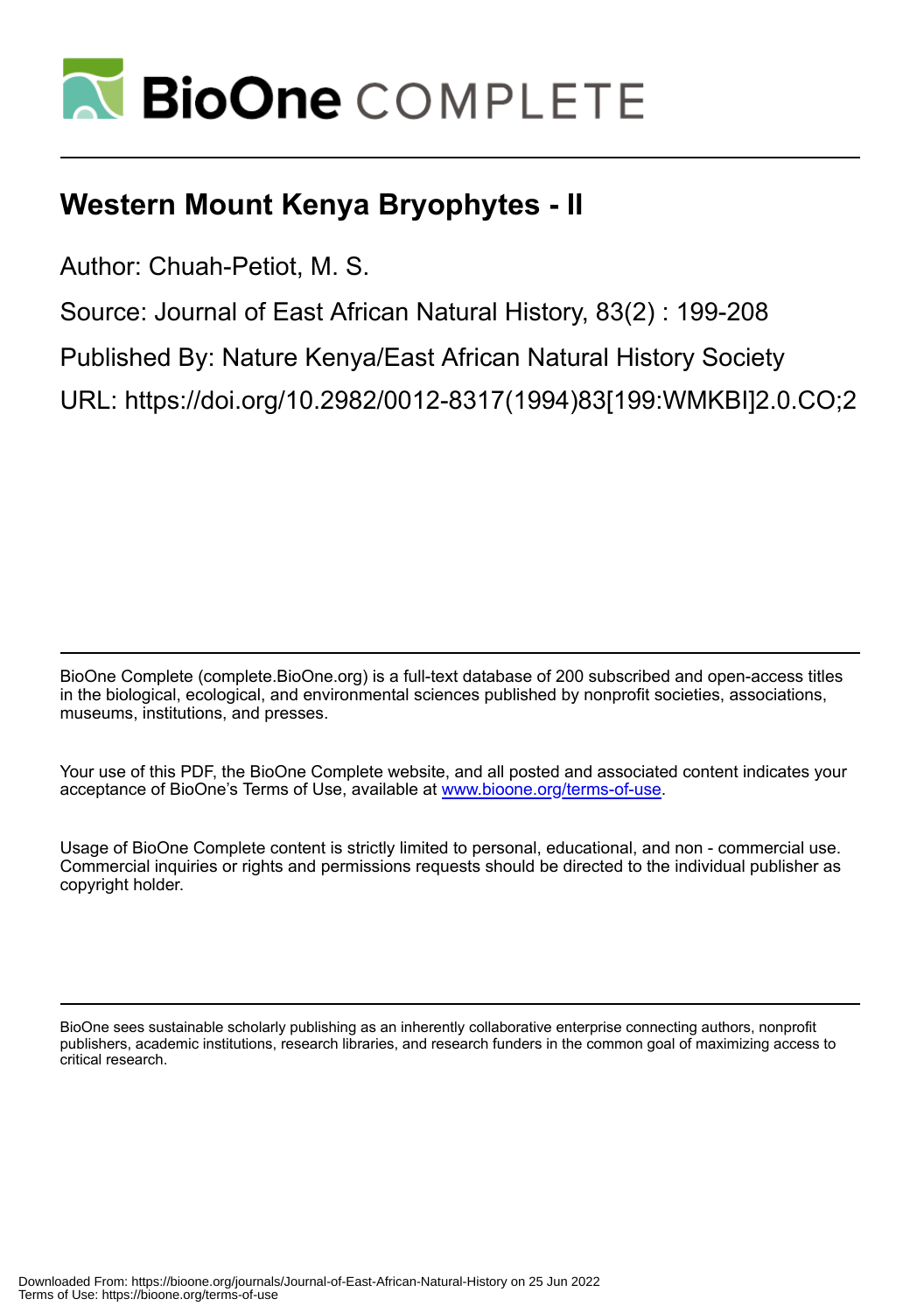# **WESTERN MOUNT KENYA BRYOPHYTES - II**

M.S. **Chuah-Petiot**

Botany Department, University of Nairobi P.O. Box 14576, Nairobi, Kenya

# **INTRODUCTION**

This is the second in the series of four articles on bryophytes found on the western side of Mt Kenya. An introduction to the environmental factors prevailing on the study site was given in part one of this series; figure numbering continue from the same (Chuah-petiot, 1994).

#### = **BRYOPSIDA =**

### **Grimmiaceae**

*Grimmia affinis* Hornsch. (fig. 5)

MSC 83a, 265b, 37, 47, 49, 57, 221c, 126a, 141b, 263b, 173c, 138, 169b, 88b, 99b, 270a, 157b, 160c, 108b, 109b, 100b,98a, 77, 168a, 120,86

Altitude range: 3350-4985 m

Plants rupicolous, small, in cushions. Stems massed together. Leaves ovate lanceolate, tapering to a narrow apex, hair point of variable length, lightly toothed, leaf margins recurved. Basal leaf cells rectangular, upper cells rounded quadrate with thickened, slightly wavy cell walls.

Legend: I-plant with sporophyte; 2, 3-leaves with variable hair points; 4-young capsule with calyptra; 5-basal leaf cells; 6-upper leaf cells.

*Racomitrium subsecundum* (Hook. & Grev.) Mitt. & Wils. (fig. 5)

MSC 168b,246b,87,44a,32, 146c,214b, 106, 88a, 258, 209c, 26Ia,264, 147a Altitude range: 3400-4490 m

Plants rupicolous, greenish yellow above, brownish black below in low tufts on rock surfaces or spreading patches with repeated forked branching. Leaves lanceolate to narrowly lanceolate, broad base, apex with or without hyaline hair point. Hair-point up to 3/8 total leaf length, flattened, toothed. Leaf margin entire; basal leaf cells long, narrow with unevenly thickened sinuose walls; mid leaf cells shortly rectangular with wavy thickened walls.

Legend: 7-plant; 8, 9-leaves with prominent hair-points; 10-mid leaf cells; 11-basal leaf cells.

*Racomitrium lamprocarpum(C.* Muell.) Jaeg. (fig. 5)

MSC 213a

Altitude range: 3000-4490 m

Plants terricolous, slender, dark brownish yellow, abundant on edge of mountain streams and lakes. Stems branched, up to 4 em long. Leaves lanceolate, tapering to obtuse apex, margin entire, hair point lacking, nerve ending below apex. Basal leaf cells shortly rectangular to sinuose, mid leaf cells long, narrow with unevenly thickened sinuose walls, cells towards apex irregularly quadrate.

Legend: 12-plant; 13-mid leaf cells; 14-basal leaf cells; 15-leaf; 16-leaf tip.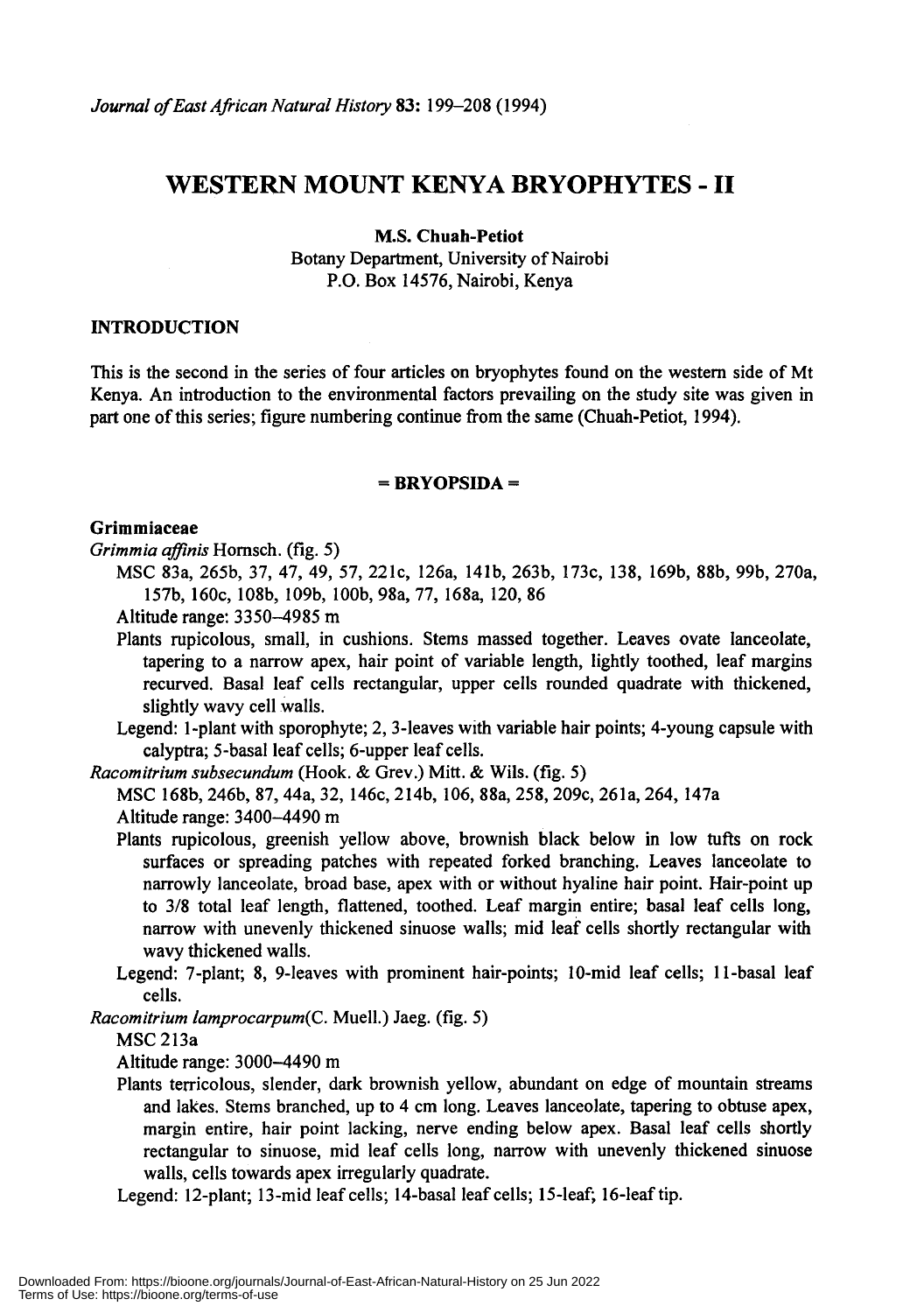$\ddot{\phantom{a}}$ 



Figure 5. Legend see text. 1-6: Grimmia affinis; 7-11: Racomitrium subsecundum; 12-16: Racomitrium lamprocarpum; 17-21: Anomobryum filiforme; 22-26: Sryum bicolor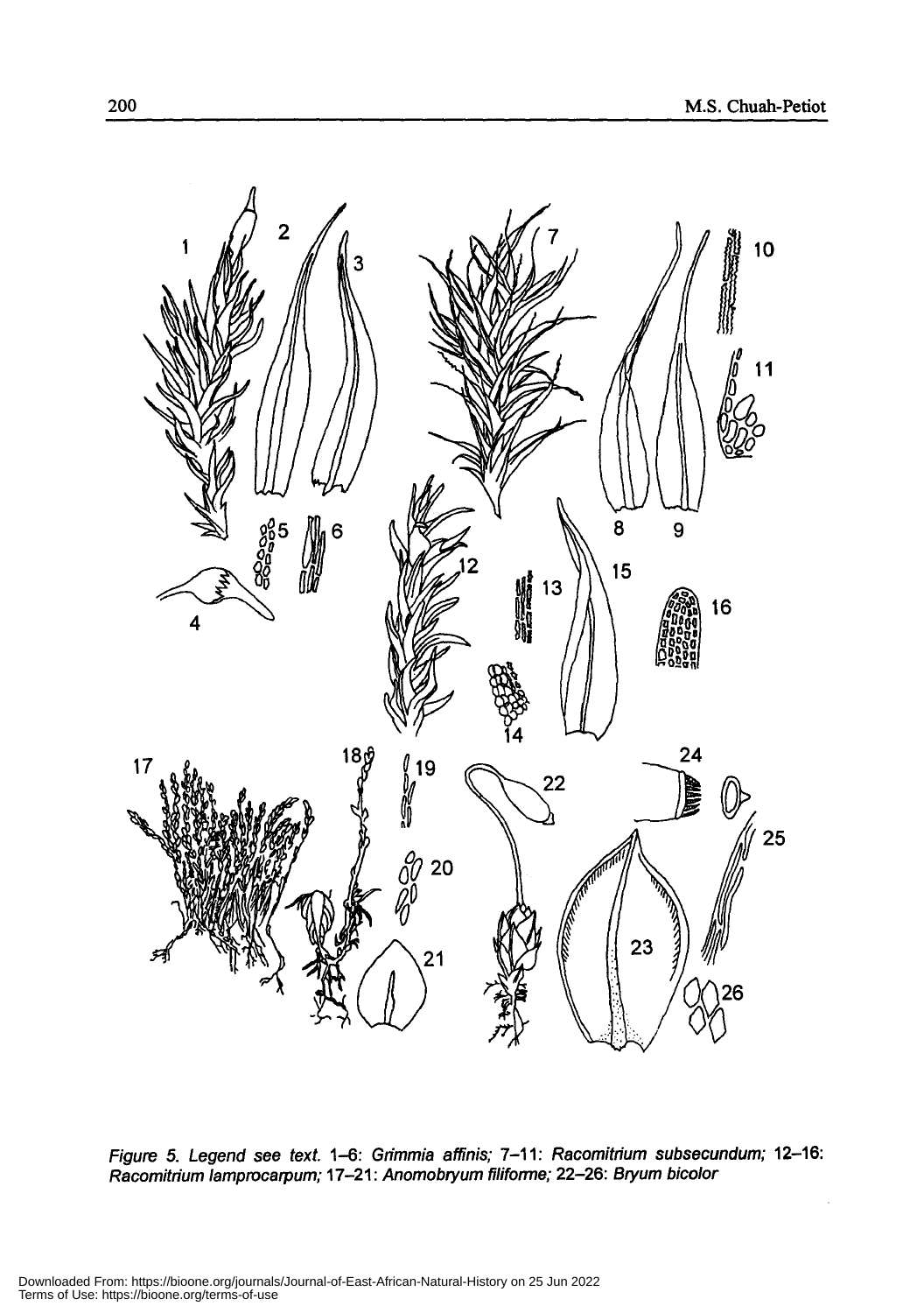#### Bryaceae

- *Anomobryumfi/iforme* (Dicks) Husn. (fig. 5)
	- MSC 165b, 177a, 178

Altitude range: 4175-4425 m

Plants terricolous, small, slender, pale green, forming dense yellowish green tufts on damp gravely soil. Stems to 1 cm long. Leaves concave, margin entire; nerve ending 1/2 to 3/4 way up leaf. Basal leaf cells vermicular, mid leaf cells shortly rectangular.

Legend: 17-plant habit; 18-plant; 19-nerve cells; 20-general leaf cells; 21-leaf.

*Bryum bicolor Dicks.* (fig. 5)

MSC 115, 131b

Altitude range: 4250-4375 m

- Plants small, forming tufts on ground. Stems erect up to 1 cm long. Leaves gathered towards shoot apex, reddish at base, entire, concave, ovate with acute tip; nerve percurrent. Basal, mid leaf cells rhomboid hexagonal, marginal cells vermicular. Seta curved, capsule ovoid.
- Legend: 22-plant with sporophyte; 23-leaf; 24-capsule with lid removed to expose peristome; 25-leafmarginal cells; 26-mid leaf cells.

*Bryum argenteum* Hedw. (fig. 6)

MSC 169c

Altitude: 4200 m

Plants terricolous, silvery white, julaceous forming dense tufts. Stems 1 cm long or less, reddish, branched. Leaves reddish at base, ovate, variously narrowed to short to long acuminate hyaline apex; margin entire, unbordered. Basal leaf cells reddish, shortly rectangular, elsewhere narrowly hexagonal.

Legend: 1, 2-plants; 3, 4, 5-leaves; 6-mid leaf cells; 7-basal leaf cells.

*Bryum preussii* Broth. (fig. 6)

MSC 220a, 219, 20c

Altitude range: 2900-3000 m

Plants terricolous, robust, green, 4-7 cm tall. Stems erect, leaves spaced nearly equal distance throughout elongated stem. Leaves oval, up to 6 mm long, 3 mm broad, hyaline, apiculate; nerve ceasing below apex, margin serrated with broad border.

Legend: 8-plant; 9-leaf; 10-plant habit; 11-leaf tip; 12-marginal leaf cells.

*Rhodobryum perspinidens* (Broth.) Pocs (fig. 6)

MSC 224, 302a

Altitude range: 2400-2450 m

Plants terricolous, robust, with conspicuous rosettes formed by the uppermost leaves. Stems up to 4 cm long. Leaves obovate, upper margin and apex toothed. Mid leaf cells elongate hexagonal.

Legend: 13-plant; 14-leaf; 15-mid leaf cells; 16-marginal leaf cells.

#### Mniaceae

*P/agiomnium rhynehophorum* (Hook.) T. Kop. (fig. 6)

MSC 305b

Altitude: 2400 m

Plants green, creeping on wet ground. Fertile stems erect, 3 cm long. Leaves on prostrate stems distant, oblong elliptical, those on erect fertile stems similar but larger, more acuminate, forming rosette at shoot apex. Nerve strong, percurrent or shortly excurrent. Margin pronounced all around the leaf consisting about four rows of linear cells,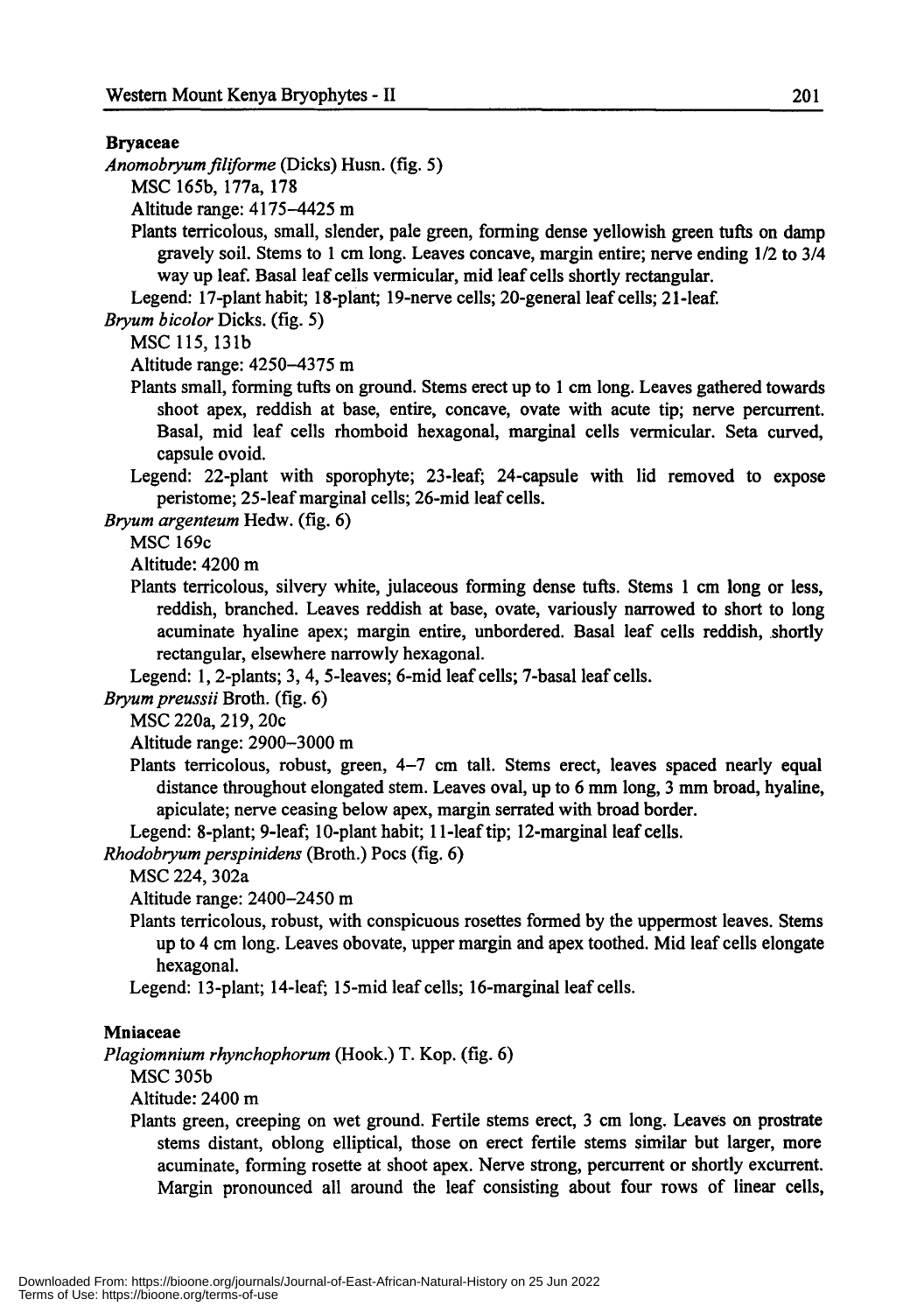

Figure 6. Legend see text. 1-7: Bryum argenteum; 8-12: Bryum preussii; 13-16: Rhodobryum perspinidens; 17-19: Plagiomnium rhynchophorum; 20-23: Aulacomnium turgidum; 24-28: Bartramia ithyphylla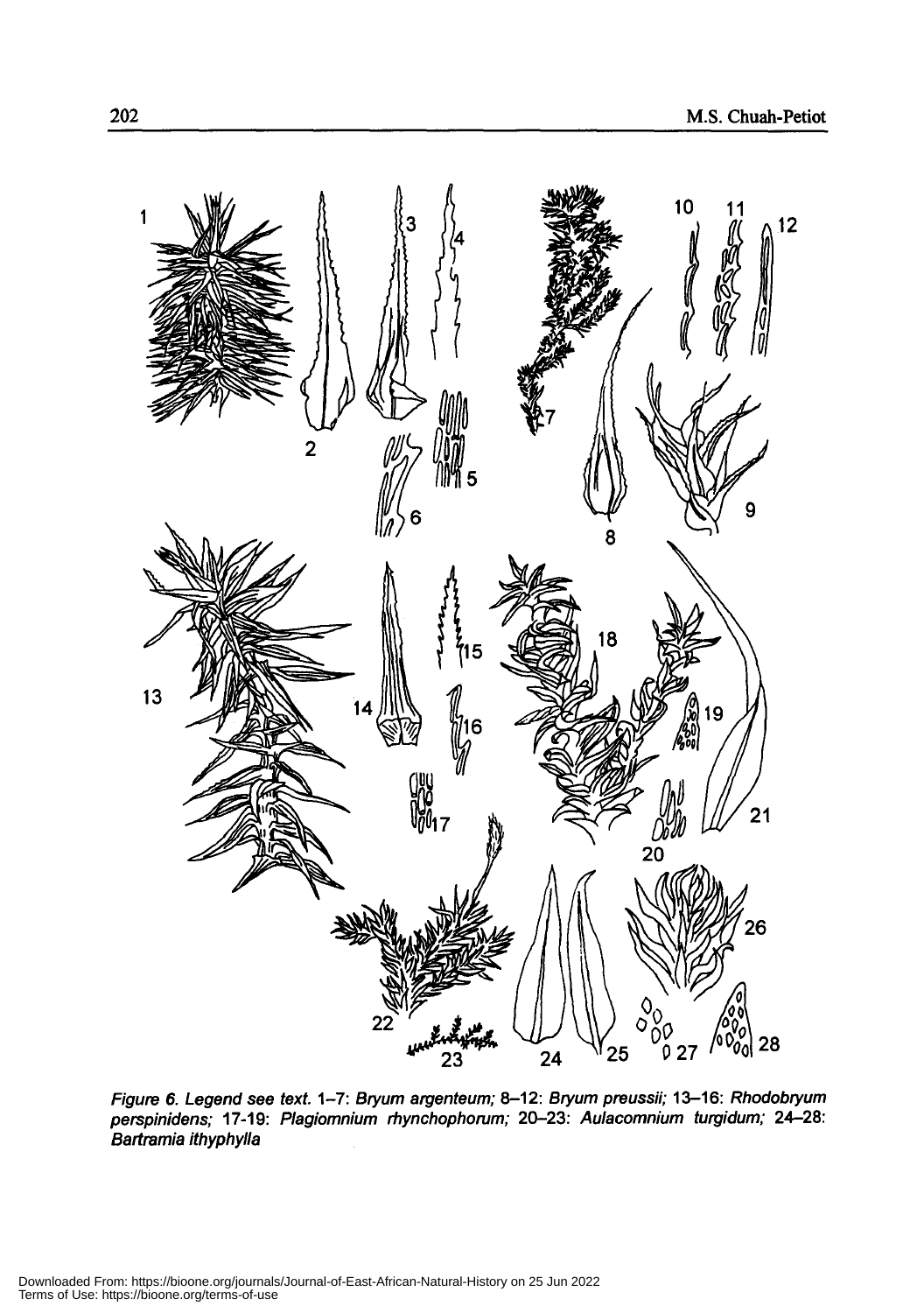marginal cells partly free forming short hyaline teeth from base to apex; remaining cells hexagonal.

Legend: 17-plant habit; 18-leaf; 19-marginal leaf cells.

# **Aulacomniaceae**

*Aulacomnium turgidum* (Wahl) Schw. (fig. 6)

MSC209d,64, 189c, 187d, 188c,214c

Altitude range: 3500-4490 m

Plants julaceous, forms extensive yellow green tufts. on very wet ground. Stems erect to 8 cm long. Leaves concave, ovate, apex obtuse to rounded, margin recurved, entire, unbordered, nerve ending below apex. Leaf cells rounded hexagonal.

Legend: 20-plant; 21-leaf; 22-basal leaf cells; 23-mid leaf cells.

#### **Bartramiaceae**

*Bartramia ithyphylla* Brid. (fig. 6)

MSC 94b, 28, 230a, 79,2, 90b, 216

Altitude range: 3000-3550 m

Plants terricolous, form light green tufts. Stems erect to 2.5 cm long. Leaves rigid, lanceolate, long, narrow with whitish sheathing base; margin toothed, sheathing base widened at shoulders. Sheathing base cells hyaline, narrowly rectangular, blade cells much smaller, narrowly rectangular, opaque, papillose. Capsule green, globose when young, brown, deeply furrowed when old.

Legend: 24-papillose mid leaf cells; 25-marginal leaf cells; 26-basal leaf cells; 27-plant with sporophyte; 28-1eaf.

*Breutelia stuhlmanii* Broth. (fig. 7)

MSC 7, 146b, 66a, 81, 92,80,29,26

Altitude range: 3000-3550 m

Plants terricolous, robust, yellowish green above, brownish below. Stems little branched, to 6 cm long with reddish brown tomentum. Leaves to 8 mm long, lanceolate, broad base to long fine tip, longitudinally plicate; margin toothed; nerve ending below apex. Basal leaf cells narrowly rectangular, mid leaf cells rectangular, papillose.

Legend: 1-part of shoot; 2, 3-leaves; 4-leaf tip; 5-mid leaf cells; 6-marginal leaf cells *Breutelia diffracta* Mitt. (fig. 7)

MSC 188a, 245, 90, 63, 148c, 105a, 144b, 187c

Altitude range: 3200-4100 m

- Plants terricolous, medium size, yellowish green. Stems branched, highly tomentose with reddish brown hairs. Leaves lanceolate, broad base to long fine tip, longitudinally plicate, margin toothed. Basal leaf cells rectangular, upper leaf cells shortly rectangular, papillose.
- Legend: 7-p1ant; 8-1eaf; 9-part of plant; 10, II-marginal leaf cells; 12-leaftip.

*Breutelia gnaphalea* (P. Beauv.) Mitt. (fig. 7)

MSC 13b, 16b, 45a

Altitude range: 2700-3750 m

Plants terricolous, golden green, branched forming loose tufts. Stems medium size up to 7 cm long, tomentose with reddish brown hairs. Lateral branches away from stem. Leaves 8 mm long, lanceolate, plicate, base broad, margin toothed, nerve percurrent. Basal leaf cells rectangular, mid leaf cells short rectangular, papillose.

Legend: 13-part of shoot; 14-leaf; 15-leaf apex; 16-marginal leaf cells; 17-mid leaf cells.

Terms of Use: https://bioone.org/terms-of-use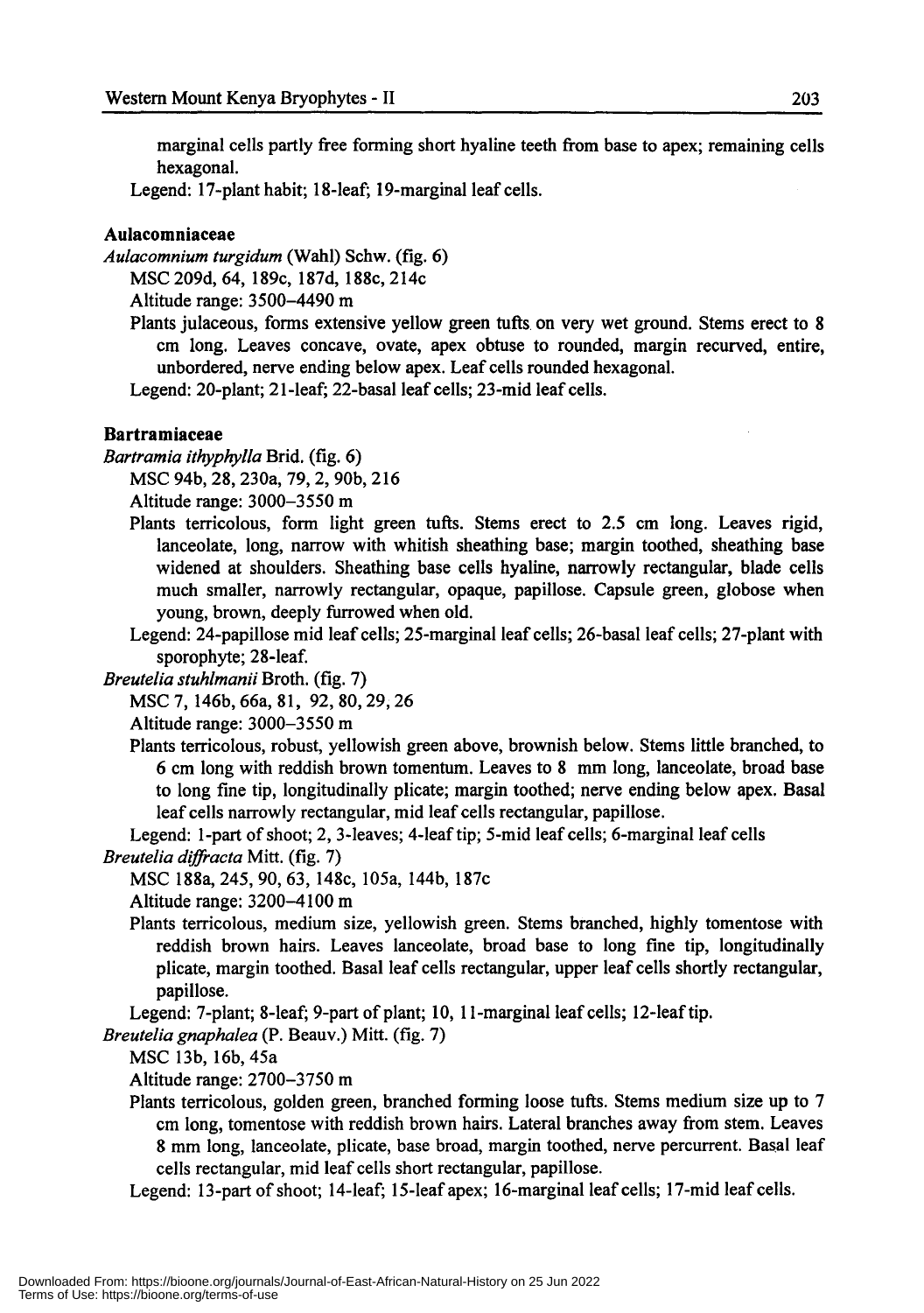

Figure 7. Legend see text. 1–6: Breutelia stuhlmanii; 7–12: Breutelia diffracta; 13–17: Breuteli gnaphalea; 18–21: Amphidium tortuosum; 22–28: Macrocoma abyssinic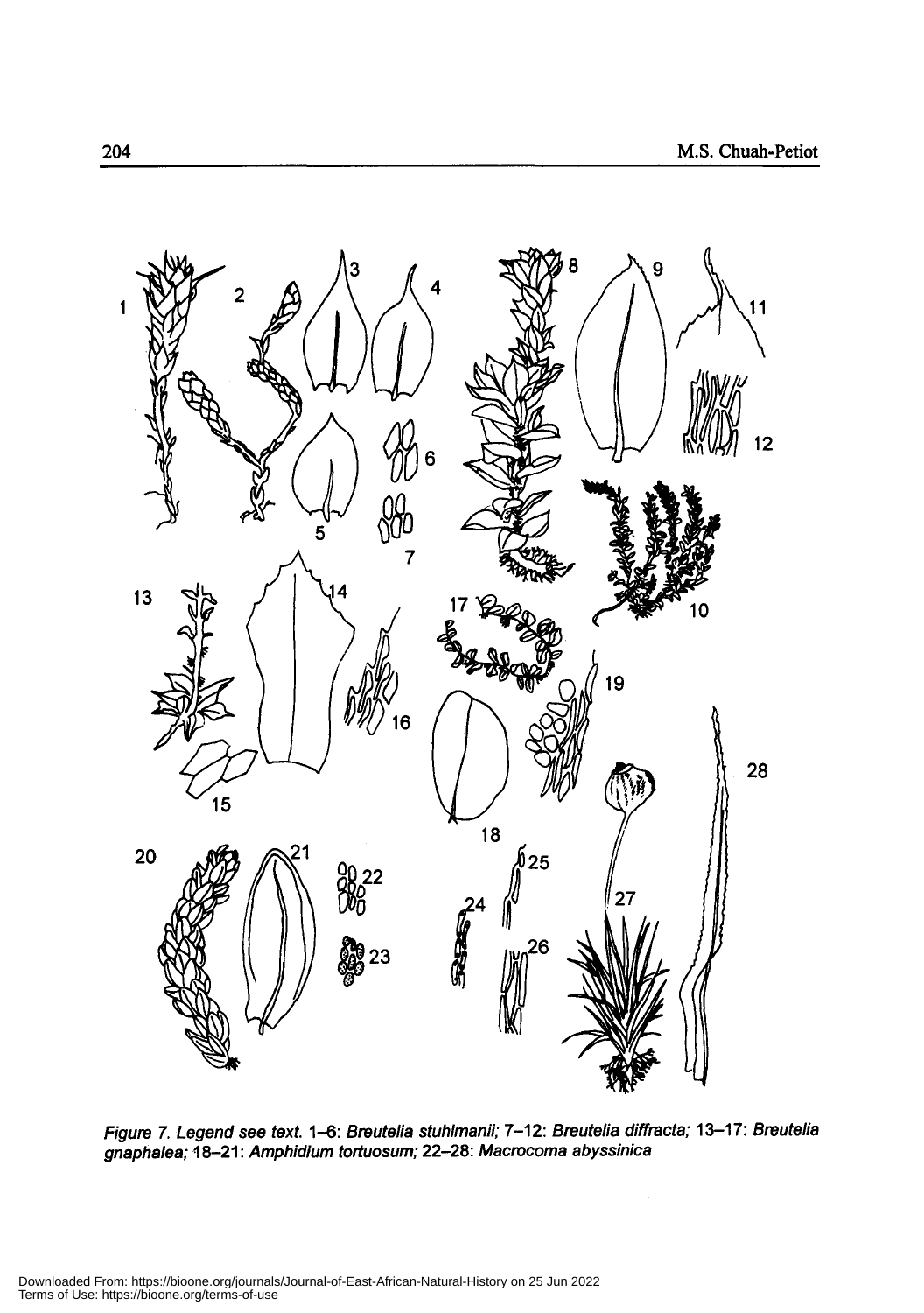#### Orthotrichaceae

*Amphidium tortuosum* (Hornsch) Robins (fig. 7)

MSC 223

Altitude: 4700 m

Plants rupicolous, robust, green above, rusty brown below, forms cushions in rock crevices. Stems erect, branched, to 3 cm long. Leaves 3 mm long entire, acuminate, narrowly linear lanceolate, margins slightly wavy nerve ending below apex. Basal leaf cells rectangular, mid leaf cells incrassate, rounded hexagonal.

Legend: 18-plant; 19-1eafapex; 20-mid leaf cells; 2I-leaf

*Macrocoma abyssinica* (C. Mull.) Vitt. (fig. 7)

MSC 323

Altitude: 3300 m

- Plants epiphytic, brownish yellow to brownish green, much branched. Stems filiform, stem leaves similar to branch leaves. Leaves lanceolate, apex acute, margin entire; nerve single, strong, ceasing below apex. Leaf cells round to oblong, incrassate. Calyptra hairy.
- Legend: 22-plant with sporophyte; 23-plant habit; 24, 25-leaves; 26-part of shoot; 27-mid leaf cells, 28-leaf apex.

*Orthotrichum rupestre* Schleich ex Schw. (fig. 8)

MSC 121a, 174d, 169a, 548, 580

Altitude range: 4200-4985 m

- Plants rupicolous, yellowish green above, dark brown below. Stems to 3 cm long. Leaves held more or less straight and appressed when dry, but spread out instantly on moistening. Leaves lanceolate, margin strongly recurved, nerve ending below apex. Basal leaf cells rounded, mid leaf cells linear, apical leaf cells rounded, papillose. Capsule immersed among leaves, ellipsoid to ovoid, gradually tapering into seta. Stomata superficial. Calyptra hairy. Peristome teeth united in pairs.
- Legend: 1-part of fertile shoot; 2-leaf apex; 3-apical leaf cells; 4-mid leaf cells; 5-basal leaf cells; 6-peristome teeth; 7-hairy calyptra; 8-capsule; 9-leaf.

#### Racopilaceae

*Racopilum tomentosum* (Hedw.) Brid. (fig. 8)

MSC 319a

Altitude: 2400 m

- Plant epiphytic, prostrate, forming wide, flat, dark green mats. Stems densely tomentose, pinnate. Leaves numerous, dimorphous. Lateral leaves distichous, asymmetrical; oval to oblong; leaf apex obtuse, hair pointed; margin serrate. Nerve strong, excurrent. Mid leaf cells oval hexagonal, chlorophyllose, basal cells rectangular. Dorsal leaves smaller, distantly placed, cordate base to acuminate tip; nerve far excurrent.
- Legend: 10-plant; 11-part of shoot; 12-lateral leaf; 13-dorsal leaf; 14-leaf tip; 15-basal leaf cells; 16-mid leaf cells.

#### Hedwigiaceae

*Racocarpus purpurascens* (Brid.) Par. (fig. 8) MSC 144c, 146a, 524, 528 Altitude range: 3400-3700 m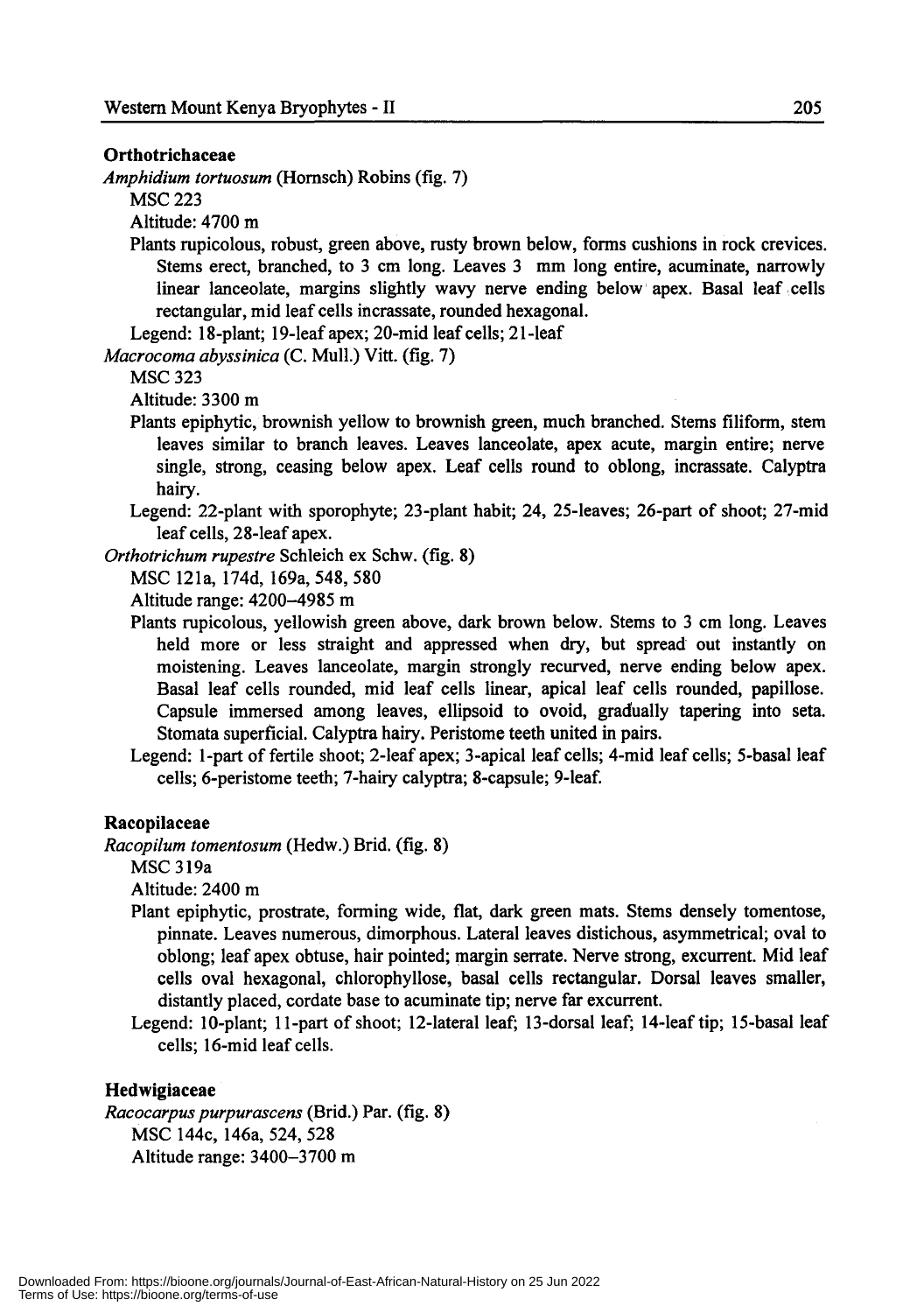

Figure 8. Legend see text. 1-9: Orthotrichum rupestre; 10-16: Racopilum tomentosum; 17-22: Racocarpus purpurascens; 23-27: Braunia camptoclada; 28-33: Antitrichia kilimandscharica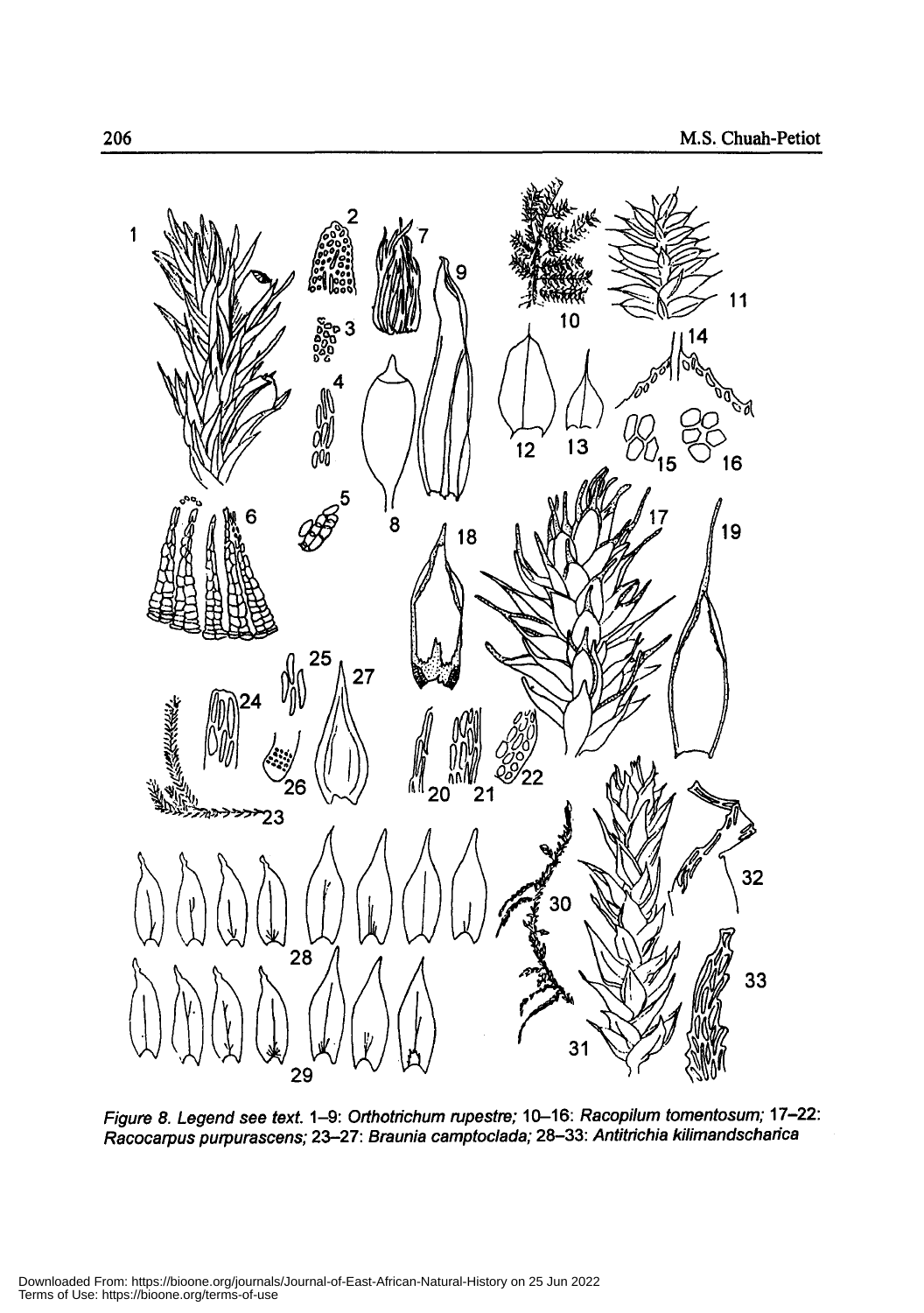- Plants robust, forming spreading patches on rock surfaces. Stems branch abundantly. Leaves oval lanceolate tapering to long fme hair point or hair point lacking, margin and base reddish. Nerve absent. Basal leaf cells incrassate, shortly rectangular, elsewhere linear.
- Legend: 17-part of shoot (stippled areas indicate reddish margins); 18, 19-1eaves; 20 marginal leaf cells just below hair point; 21-marginal cells at mid leaf region; 22 marginal cells at leaf base.

*Braunia camptoclada* P. Yarde & Ther. (fig. 8)

MSC 324

Altitude: 3150 m

Plants robust, older parts brown, younger parts green, julaceous, epiphytic. Stems 2-3 cm long, branched, suberect. Leaves ovate oblong acuminate, furrowed, nerveless; cells mostly vermicular except towards basal leaf margin cells rhomboidal, incrassate.

Legend: 23-plant habit; 24-apical leaf cells; 25-mid leaf cells; 26-basal leaf cells; 27-leaf.

#### Leucodontaceae

*Antitrichia kilimandscharica* Broth. (fig. 8)

MSC 239a, 190,325

Altitude range: 3100-3300 m

- Plants epiphytic, yellowish green, irregularly branched. Stem leaves concave, ovate lanceolate, with long acuminate spinous apex, teeth often recurved, margin entire, nerve single or variously branched. Branch leaves similar to stem leaves but smaller in size. Basal leaf cells rounded, elsewhere linear.
- Legend: 28-stem leaves; 29-branch leaves; 30-plant habit; 31-part of shoot; 32, 33-leaf apices.

# **GLOSSARY**

cordate = heart-shaped

dimorphous = two different states

obtuse = angle at leaf apex more than 90 degrees

plicate = longitudinal folds

pinnate = with spreading branches produced more or less regularly on either side of stem

recurved = curved down and backwards

rhomboidal = narrowly diamond-shaped

serrate = regularly toothed

spinous = with sharply pointed teeth

tomentose = with a felt of long abundant rhizoids

# ACKNOWLEDGEMENTS

The work was supported financially by the Deans' Committee Grants from the University of Nairobi. The author is also grateful to Dr 1. Else, Deputy Director, Scientific Services, Kenya Wildlife Services; to Mr B. Woodley, Warden, Mt Kenya National Park for field work facilities and to Mrs A.M. DeRoux for assistance in the drawings.